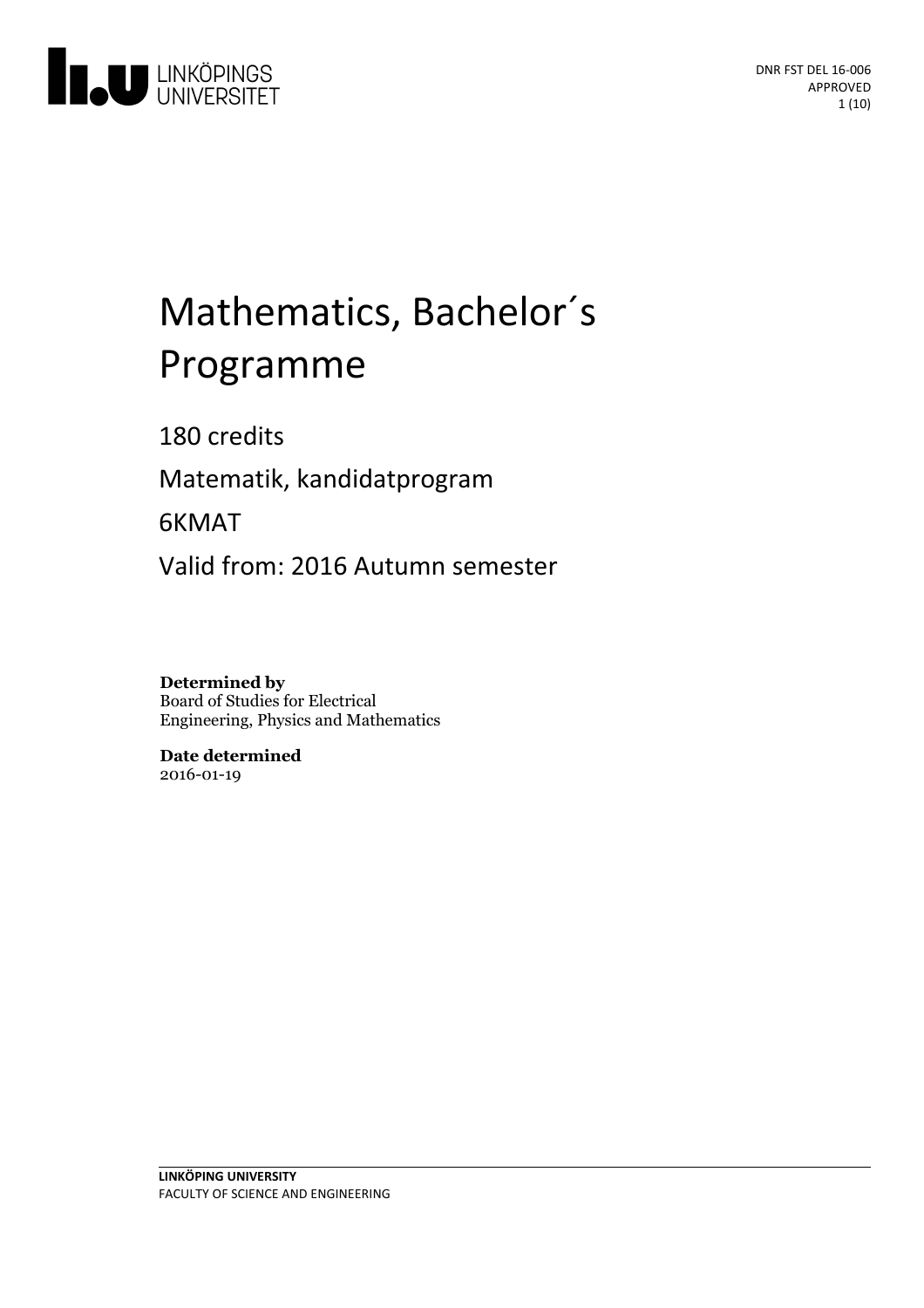# Entry requirements

# Degree in Swedish

Filosofie kandidat, 180 hp

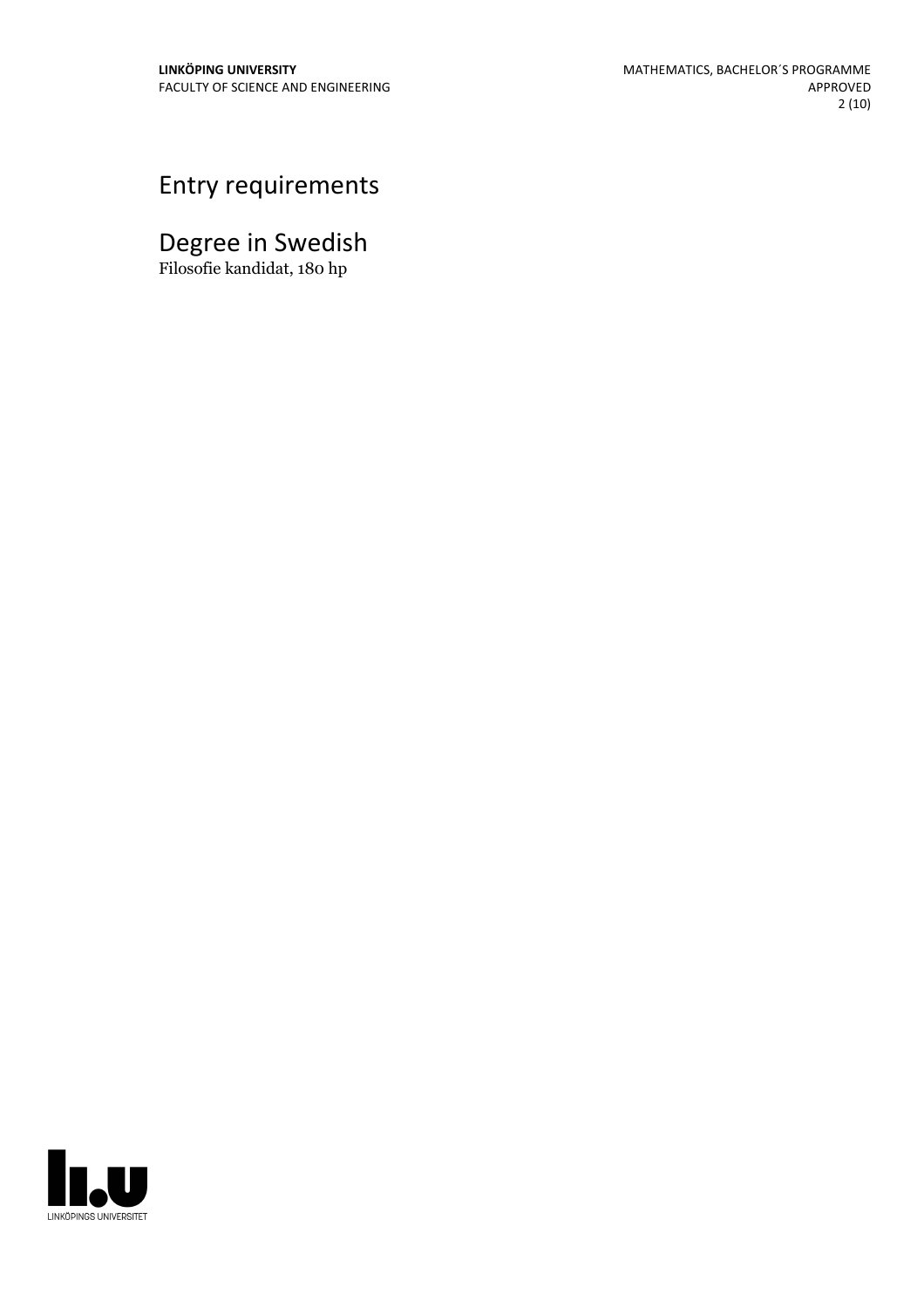# **Curriculum**

## **Semester 2 (Spring 2017)**

| Course<br>code  | Course name                            | <b>Credits</b> | Level | <b>Timetable</b><br>module | <b>ECV</b> |
|-----------------|----------------------------------------|----------------|-------|----------------------------|------------|
| Period 1        |                                        |                |       |                            |            |
| TANA81          | <b>Mathematics Project</b>             | $4*$           | G1X   | 4                          | C          |
| TATA42          | Calculus in One Variable 2             | 6              | G1X   | $\mathbf{1}$               | C          |
| TATA73          | Theory of Calculus, second course      | 4*             | G1X   | 3                          | C          |
| TDDC74          | Programming: Abstraction and Modelling | 8*             | G1X   | $\overline{2}$             | C          |
| TATA40          | Perspectives on Mathematics            | $1*$           | G1X   |                            | V          |
| TGTU35          | Introduction to University Studies     | $2*$           | G1X   |                            | v          |
| <b>Period 2</b> |                                        |                |       |                            |            |
| TANA81          | <b>Mathematics Project</b>             | $4*$           | G1X   | 3                          | C          |
| TATA43          | <b>Calculus in Several Variables</b>   | 8              | G1X   | $\overline{2}$             | C          |
| TATA73          | Theory of Calculus, second course      | $4*$           | G1X   | 4                          | C          |
| TDDC74          | Programming: Abstraction and Modelling | 8*             | G1X   | $\mathbf{1}$               | C          |
| TATA40          | Perspectives on Mathematics            | $1*$           | G1X   |                            | V          |
| TGTU35          | Introduction to University Studies     | $2*$           | G1X   |                            | v          |

#### *Specialisation: Additional courses*

| Course<br>code | Course name                 | <b>Credits</b> | Level | <b>Timetable</b><br>module | <b>ECV</b> |  |  |
|----------------|-----------------------------|----------------|-------|----------------------------|------------|--|--|
| Period 1       |                             |                |       |                            |            |  |  |
| TSIT04         | The Language of Mathematics | 4*             | G1X   | 3                          | F          |  |  |
| Period 2       |                             |                |       |                            |            |  |  |
| TSIT04         | The Language of Mathematics | 4*             | G1X   | ર                          |            |  |  |

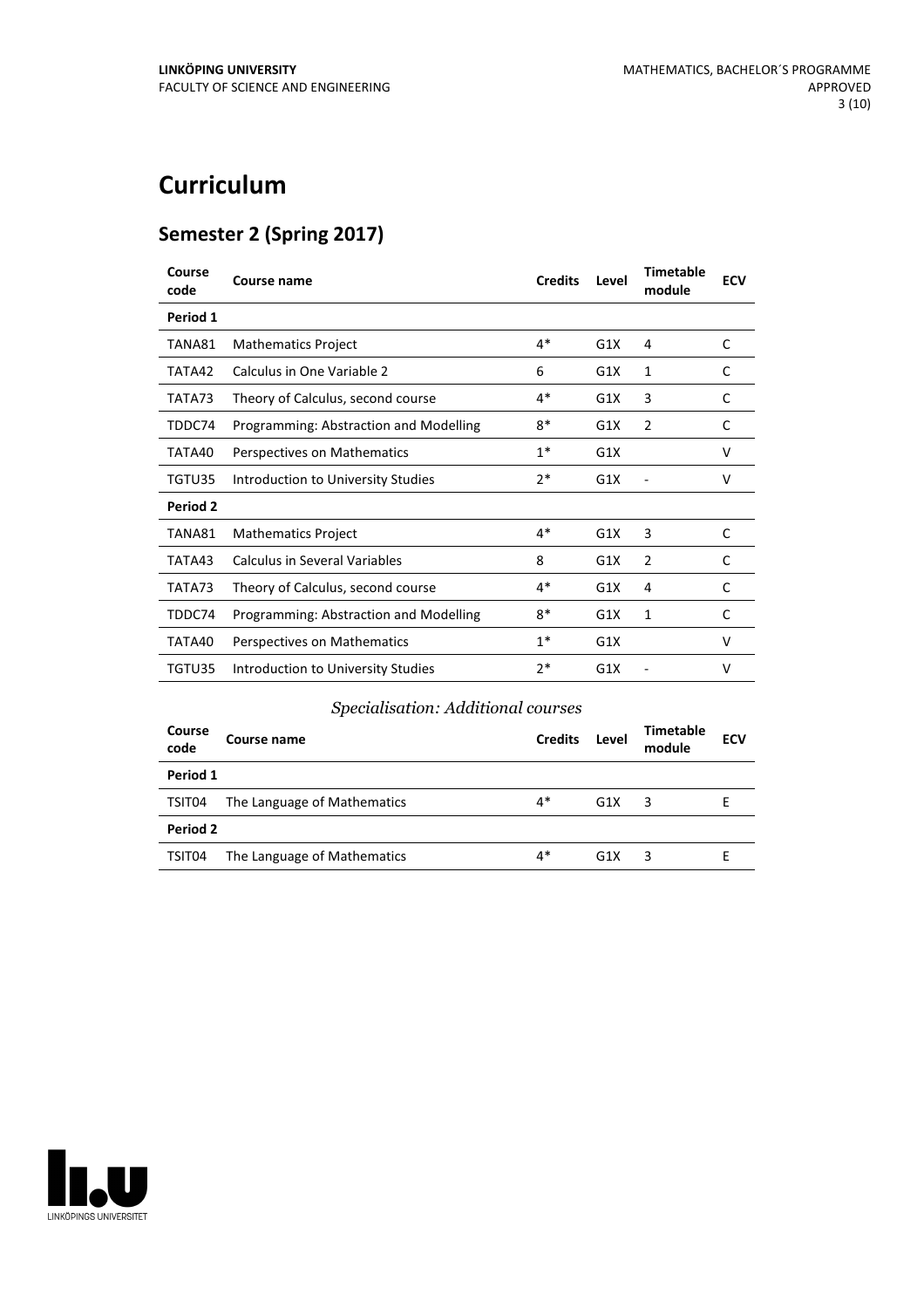## **Semester 3 (Autumn 2017)**

| Course<br>code | Course name                                                     | <b>Credits</b> | Level | <b>Timetable</b><br>module | <b>ECV</b> |
|----------------|-----------------------------------------------------------------|----------------|-------|----------------------------|------------|
| Period 1       |                                                                 |                |       |                            |            |
| TANA22         | Scientific Computing                                            | 8              | G1X   | 3                          | C          |
| TATA44         | <b>Vector Analysis</b>                                          | 4              | G1X   | 1                          | C          |
| TATA34         | Real Analysis, Honours Course                                   | $6*$           | G2X   | 4                          | E          |
| TSTE05         | Electronics and Measurement Technology                          | $8*$           | G1X   | 2                          | E          |
| Period 2       |                                                                 |                |       |                            |            |
| TAMS15         | Mathematical Statistics, first course                           | 6              | G1X   | 3                          | C          |
| TATA45         | <b>Complex Analysis</b>                                         | 6              | G2X   | 1                          | C          |
| TATA34         | Real Analysis, Honours Course                                   | $6*$           | G2X   | 4                          | E          |
| TATA71         | <b>Ordinary Differential Equations and Dynamical</b><br>Systems | 6              | G2X   | 3                          | E          |
| TEAE01         | Industrial Economics, Basic Course                              | 6              | G1X   | 2                          | E          |
| TSTE05         | Electronics and Measurement Technology                          | $8*$           | G1X   | 3                          | E          |

#### *Specialisation: Applied Mathematics*

| Course<br>code | Course name                                                     | <b>Credits</b> | Level | Timetable<br>module | <b>ECV</b> |
|----------------|-----------------------------------------------------------------|----------------|-------|---------------------|------------|
| Period 1       |                                                                 |                |       |                     |            |
| TATA34         | Real Analysis, Honours Course                                   | $6*$           | G2X   | 4                   | E          |
| TSTE05         | Electronics and Measurement Technology                          | 8*             | G1X   | $\overline{2}$      | Е          |
| Period 2       |                                                                 |                |       |                     |            |
| TATA34         | Real Analysis, Honours Course                                   | $6*$           | G2X   | 4                   | Е          |
| TATA71         | <b>Ordinary Differential Equations and Dynamical</b><br>Systems | 6              | G2X   | 3                   | F          |
| TSTE05         | Electronics and Measurement Technology                          | 8*             | G1X   | 3                   | E          |
|                |                                                                 |                |       |                     |            |

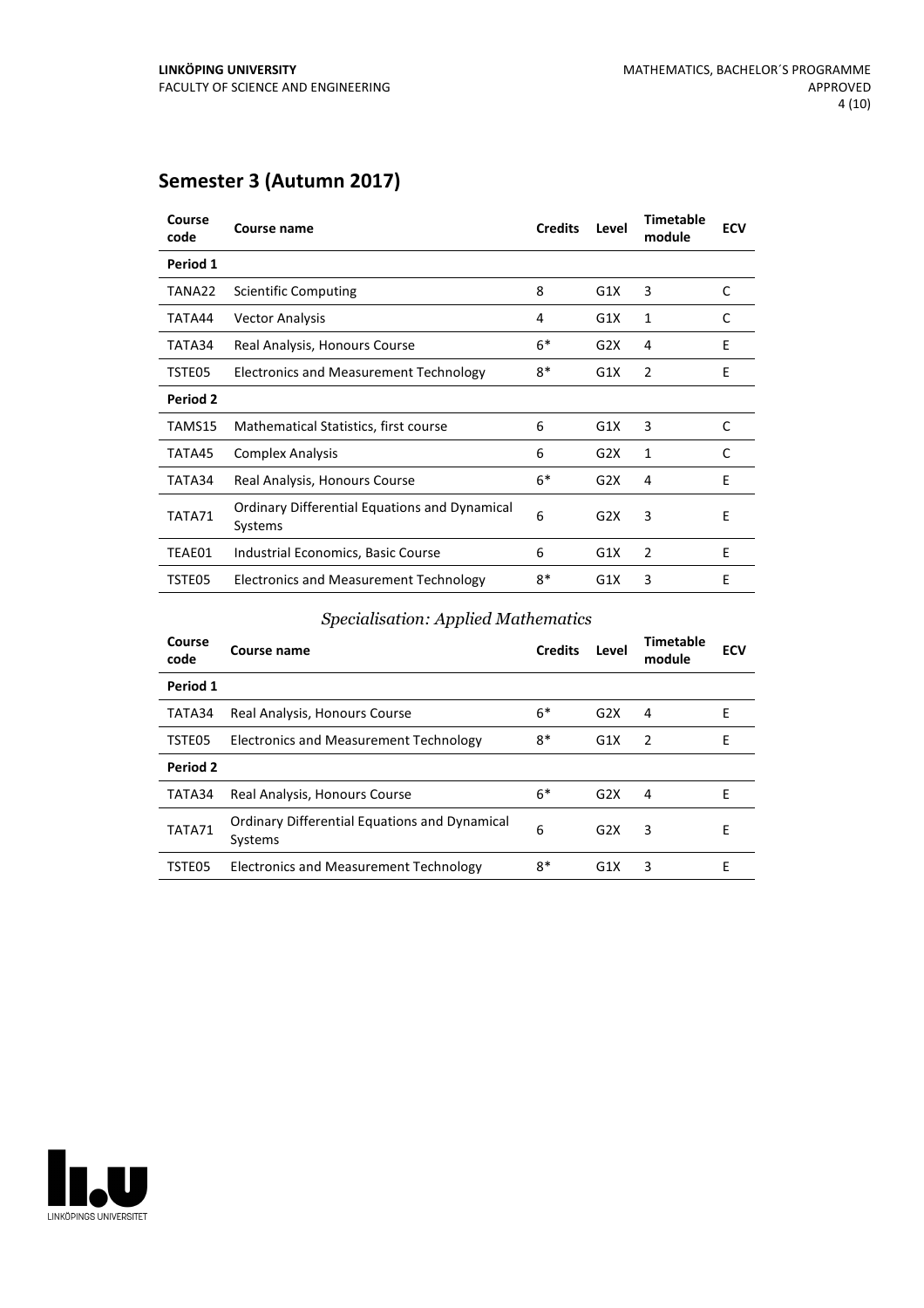#### *Specialisation: Computer Science*

| Course<br>code | Course name                                                     | <b>Credits</b> | Level            | Timetable<br>module | <b>ECV</b> |
|----------------|-----------------------------------------------------------------|----------------|------------------|---------------------|------------|
| Period 1       |                                                                 |                |                  |                     |            |
| TATA34         | Real Analysis, Honours Course                                   | $6*$           | G <sub>2</sub> X | 4                   |            |
| Period 2       |                                                                 |                |                  |                     |            |
| TATA34         | Real Analysis, Honours Course                                   | $6*$           | G2X              | 4                   | F          |
| TATA71         | <b>Ordinary Differential Equations and Dynamical</b><br>Systems | 6              | G2X              | 3                   | F          |

#### *Specialisation: Mathematics*

| Course<br>code | Course name                                              | <b>Credits</b> | Level | <b>Timetable</b><br>module | <b>ECV</b> |
|----------------|----------------------------------------------------------|----------------|-------|----------------------------|------------|
| Period 1       |                                                          |                |       |                            |            |
| TATA34         | Real Analysis, Honours Course                            | $6*$           | G2X   | 4                          | Е          |
| Period 2       |                                                          |                |       |                            |            |
| TATA34         | Real Analysis, Honours Course                            | $6*$           | G2X   | 4                          | F          |
| TATA71         | Ordinary Differential Equations and Dynamical<br>Systems | 6              | G2X   | 3                          | F          |

#### *Specialisation: Modelling and Optimization in Economics*

| Course<br>code | Course name                                              | <b>Credits</b> | Level | Timetable<br>module | <b>ECV</b> |
|----------------|----------------------------------------------------------|----------------|-------|---------------------|------------|
| Period 1       |                                                          |                |       |                     |            |
| TATA34         | Real Analysis, Honours Course                            | $6*$           | G2X   | 4                   | F          |
| Period 2       |                                                          |                |       |                     |            |
| TATA34         | Real Analysis, Honours Course                            | $6*$           | G2X   | 4                   | F          |
| TATA71         | Ordinary Differential Equations and Dynamical<br>Systems | 6              | G2X   | 3                   | F          |
| TEAE01         | Industrial Economics, Basic Course                       | 6              | G1X   | $\overline{z}$      | F          |

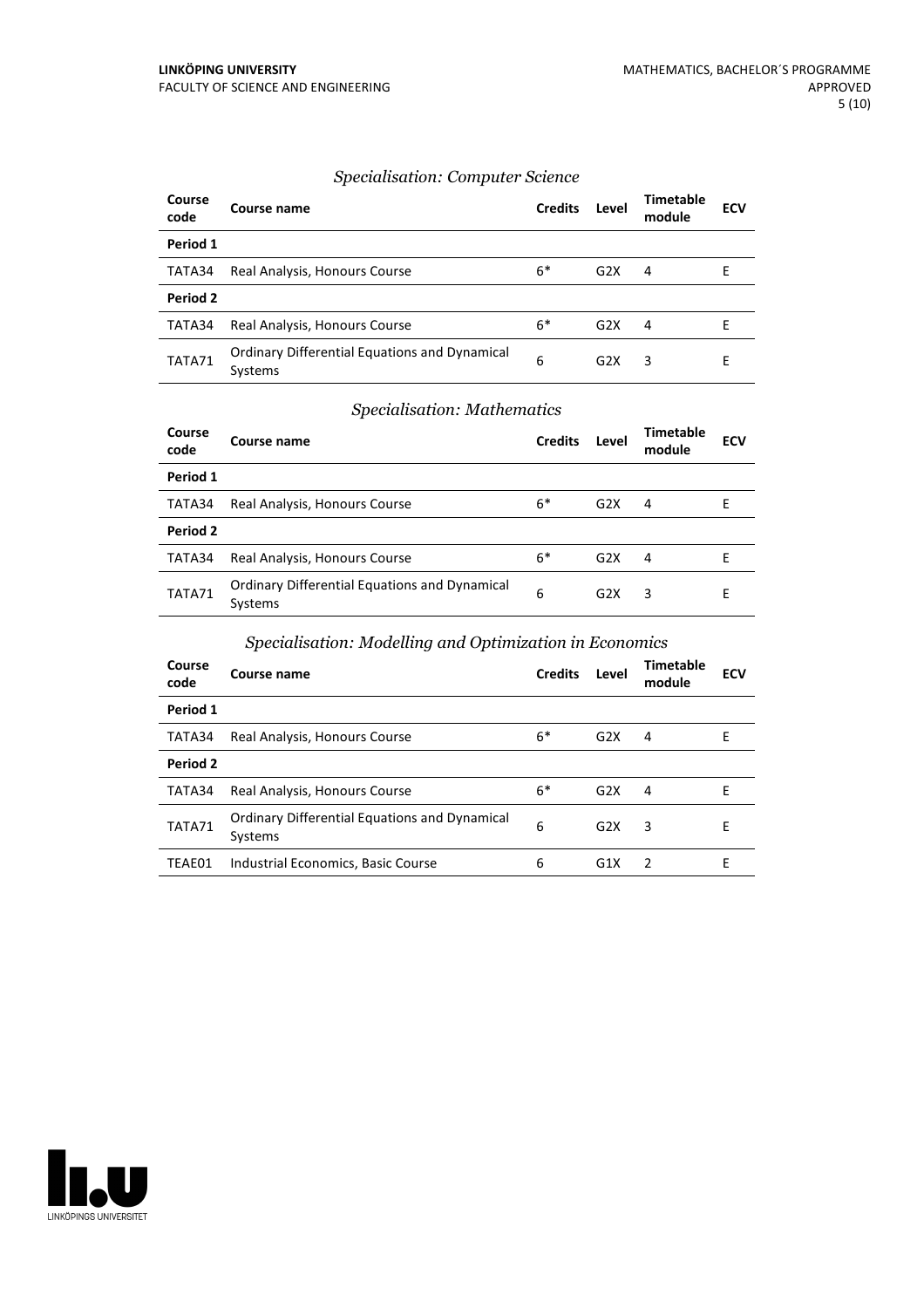## **Semester 4 (Spring 2018)**

| Course<br>code | Course name                                               | <b>Credits</b> | Level | <b>Timetable</b><br>module | <b>ECV</b> |
|----------------|-----------------------------------------------------------|----------------|-------|----------------------------|------------|
| Period 1       |                                                           |                |       |                            |            |
| TAMS65         | Mathematical Statistics, second course                    | $6*$           | G2X   | 4                          | C          |
| TAOP07         | Introduction to Optimization                              | 6              | G1X   | 3                          | C          |
| TATA53         | Linear Algebra, Honours Course                            | $6*$           | G2X   | Ē,                         | E          |
| TATA54         | Number Theory                                             | $6*$           | G2X   |                            | E          |
| TATA64         | Graph Theory                                              | $6*$           | A1X   | 2                          | E          |
| THEN18         | English                                                   | $6*$           | G1X   | $\mathbf{1}$               | E          |
| Period 2       |                                                           |                |       |                            |            |
| TAMS65         | Mathematical Statistics, second course                    | $6*$           | G2X   | $\overline{2}$             | C          |
| TAOP24         | <b>Optimization, Advanced Course</b>                      | 6              | G2X   | $\mathbf{1}$               | C          |
| TATA53         | Linear Algebra, Honours Course                            | $6*$           | G2X   | $\overline{\phantom{a}}$   | E          |
| TATA54         | Number Theory                                             | $6*$           | G2X   |                            | E          |
| TATA64         | <b>Graph Theory</b>                                       | $6*$           | A1X   | $\overline{2}$             | E          |
| THEN18         | English                                                   | $6*$           | G1X   | 3                          | E          |
| TPPE24         | Economic Analysis: Decision- and Financial<br>Methodology | 6              | G2X   | 3                          | E          |
| TPTE06         | <b>Industrial Placement</b>                               | 6              | G1X   |                            | E          |

#### *Specialisation: Additional courses*

| Course<br>code | Course name                   | <b>Credits</b> | Level | <b>Timetable</b><br>module | <b>ECV</b> |
|----------------|-------------------------------|----------------|-------|----------------------------|------------|
| Period 2       |                               |                |       |                            |            |
|                | TATA81 History of Mathematics | 4              | G1X   |                            |            |

#### *Specialisation: Applied Mathematics*

| Course<br>code | Course name                    | <b>Credits</b> | Level | <b>Timetable</b><br>module | <b>ECV</b> |
|----------------|--------------------------------|----------------|-------|----------------------------|------------|
| Period 1       |                                |                |       |                            |            |
| TATA53         | Linear Algebra, Honours Course | $6*$           | G2X   |                            | F          |
| TATA54         | Number Theory                  | $6*$           | G2X   |                            | F          |
| Period 2       |                                |                |       |                            |            |
| TATA53         | Linear Algebra, Honours Course | $6*$           | G2X   |                            | F          |
| TATA54         | Number Theory                  | $6*$           | G2X   |                            | F          |

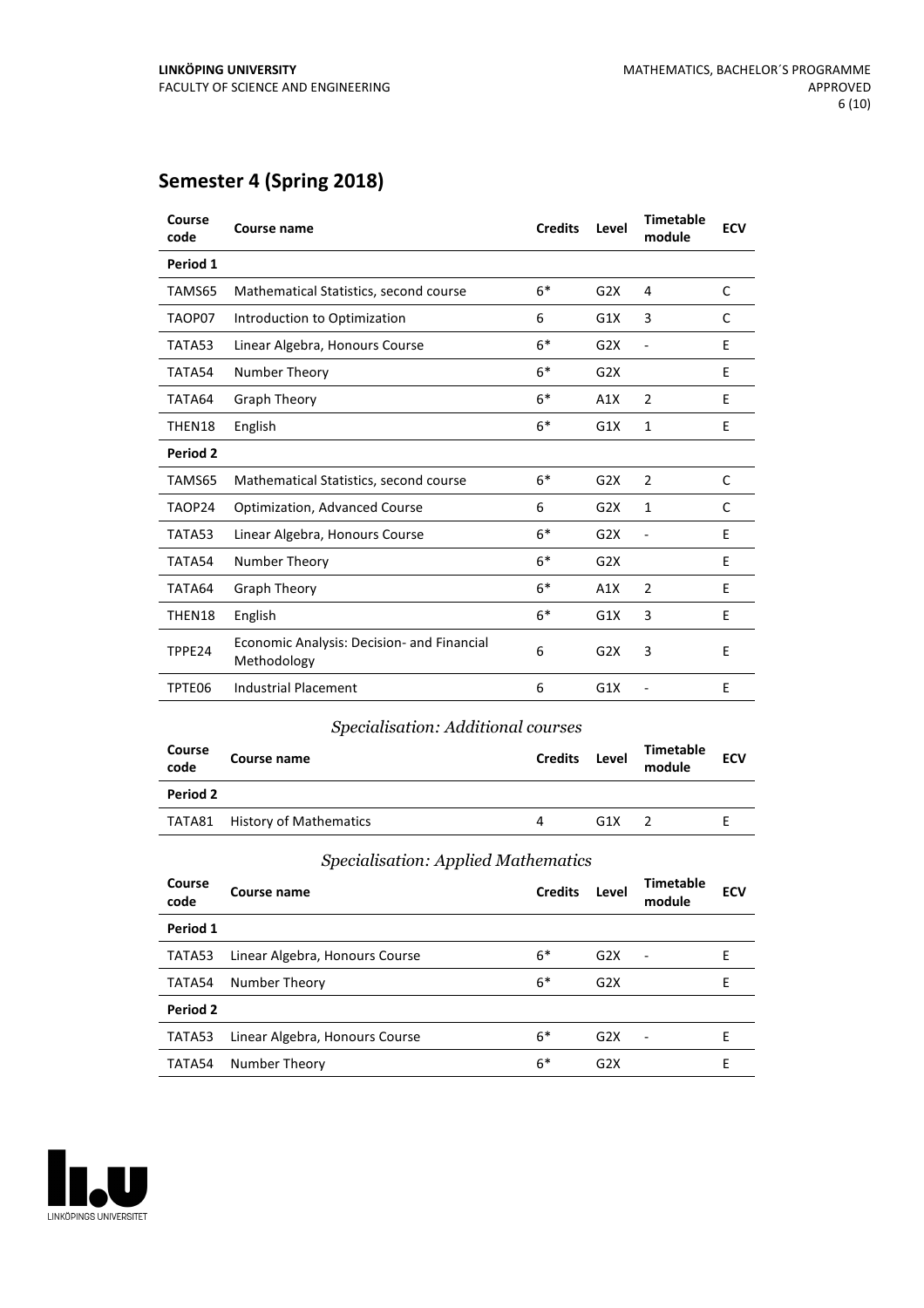#### *Specialisation: Computer Science*

| Course<br>code | Course name                    | <b>Credits</b> | Level            | <b>Timetable</b><br>module | <b>ECV</b> |
|----------------|--------------------------------|----------------|------------------|----------------------------|------------|
| Period 1       |                                |                |                  |                            |            |
| TATA53         | Linear Algebra, Honours Course | $6*$           | G <sub>2</sub> X | $\overline{\phantom{a}}$   | F          |
| TATA54         | Number Theory                  | $6*$           | G2X              |                            | E          |
| Period 2       |                                |                |                  |                            |            |
| TATA53         | Linear Algebra, Honours Course | $6*$           | G2X              | $\overline{\phantom{a}}$   | F          |
| TATA54         | Number Theory                  | 6*             | G2X              |                            | Е          |

#### *Specialisation: Mathematics*

| Course<br>code | Course name                    | <b>Credits</b> | Level            | <b>Timetable</b><br>module | <b>ECV</b> |
|----------------|--------------------------------|----------------|------------------|----------------------------|------------|
| Period 1       |                                |                |                  |                            |            |
| TATA53         | Linear Algebra, Honours Course | $6*$           | G2X              | $\sim$                     | Е          |
| TATA54         | Number Theory                  | $6*$           | G2X              |                            | Е          |
| Period 2       |                                |                |                  |                            |            |
| TATA53         | Linear Algebra, Honours Course | $6*$           | G2X              | $\overline{\phantom{a}}$   | F          |
| TATA54         | Number Theory                  | 6*             | G <sub>2</sub> X |                            | Е          |

#### *Specialisation: Modelling and Optimization in Economics*

| Course<br>code | Course name                                               | <b>Credits</b> | Level | <b>Timetable</b><br>module | <b>ECV</b> |
|----------------|-----------------------------------------------------------|----------------|-------|----------------------------|------------|
| Period 1       |                                                           |                |       |                            |            |
| TATA53         | Linear Algebra, Honours Course                            | $6*$           | G2X   | $\overline{\phantom{a}}$   |            |
| Period 2       |                                                           |                |       |                            |            |
| TATA53         | Linear Algebra, Honours Course                            | $6*$           | G2X   |                            | F          |
| TPPE24         | Economic Analysis: Decision- and Financial<br>Methodology | 6              | G2X   | 3                          | Е          |

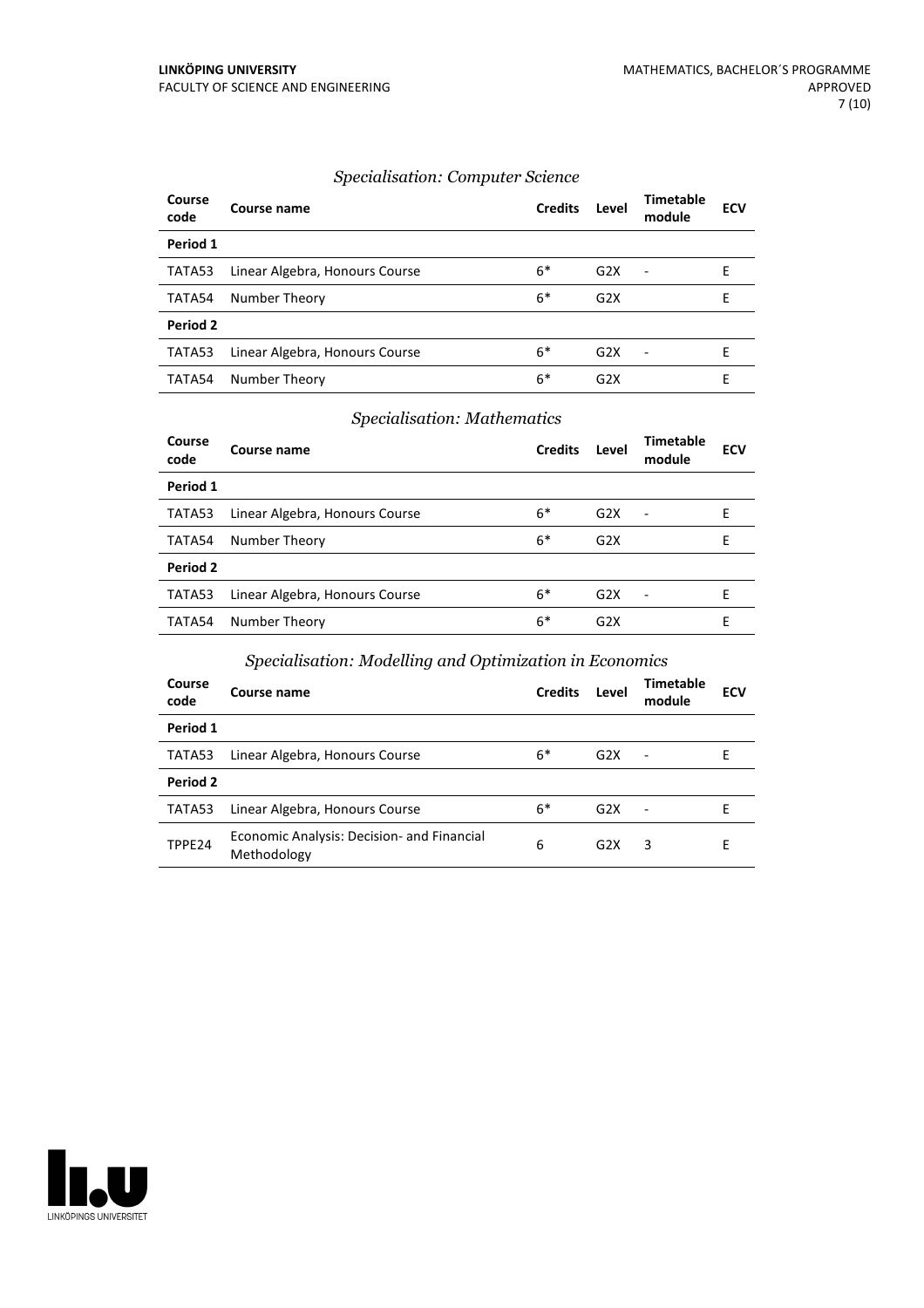# **Semester 5 (Autumn 2018)**

| Course<br>code  | <b>Course name</b>                            | <b>Credits</b> | Level            | <b>Timetable</b><br>module | <b>ECV</b>   |
|-----------------|-----------------------------------------------|----------------|------------------|----------------------------|--------------|
| Period 1        |                                               |                |                  |                            |              |
| TATA49          | <b>Geometry with Applications</b>             | $6*$           | G1X              | 4                          | C            |
| TATA77          | <b>Fourier Analysis</b>                       | 6              | G <sub>2</sub> X | 1                          | C            |
| TDDC76          | Programming and Data Structures               | 8*             | G <sub>2</sub> X | $\overline{2}$             | C            |
| TGTU56          | Communication                                 | $2*$           | G <sub>2</sub> X | 4                          | C            |
| TAMS46          | Probability Theory, Second Course             | 6              | A1X              | 3                          | E            |
| TATA55          | Abstract Algebra                              | $6*$           | G <sub>2</sub> X | 3                          | E            |
| TATA74          | <b>Differential Geometry</b>                  | $6*$           | G <sub>2</sub> X | 3                          | E            |
| TDDC17          | Artificial Intelligence                       | 6              | G <sub>2</sub> X | 3                          | E            |
| TPPE13          | Production and Operations Management          | 6              | G <sub>2</sub> X | 1                          | E            |
| TPPE17          | Corporate Finance                             | 6              | G2X              | 4                          | E            |
| <b>Period 2</b> |                                               |                |                  |                            |              |
| TATA49          | <b>Geometry with Applications</b>             | $6*$           | G1X              | 4                          | $\mathsf{C}$ |
| TDDC76          | Programming and Data Structures               | $8*$           | G <sub>2</sub> X | $\overline{2}$             | C            |
| TGTU56          | Communication                                 | $2*$           | G <sub>2</sub> X | 4                          | C            |
| TAMS17          | Statistical Theory, advanced course           | 6              | A1X              | $\mathbf{1}$               | E            |
| TAOP18          | <b>Supply Chain Optimization</b>              | 6              | A1X              | $\mathbf{1}$               | E            |
| TATA55          | Abstract Algebra                              | $6*$           | G <sub>2</sub> X | 3                          | E            |
| TATA74          | <b>Differential Geometry</b>                  | $6*$           | G2X              | 3                          | E            |
| TDDD72          | Logic                                         | 6              | G1X              | $\overline{2}$             | E            |
| <b>TEIO04</b>   | Project Management                            | 6              | G <sub>2</sub> X | $\overline{2}$             | Е            |
| TSDT18          | <b>Signals and Systems</b>                    | 6              | G <sub>2</sub> X | 3                          | E            |
| TSIT02          | <b>Computer Security</b>                      | 6              | G <sub>2</sub> X | $\overline{2}$             | E            |
| <b>TSKS11</b>   | Networks: Models, Algorithms and Applications | 6              | G <sub>2</sub> X | 3                          | E            |
|                 |                                               |                |                  |                            |              |

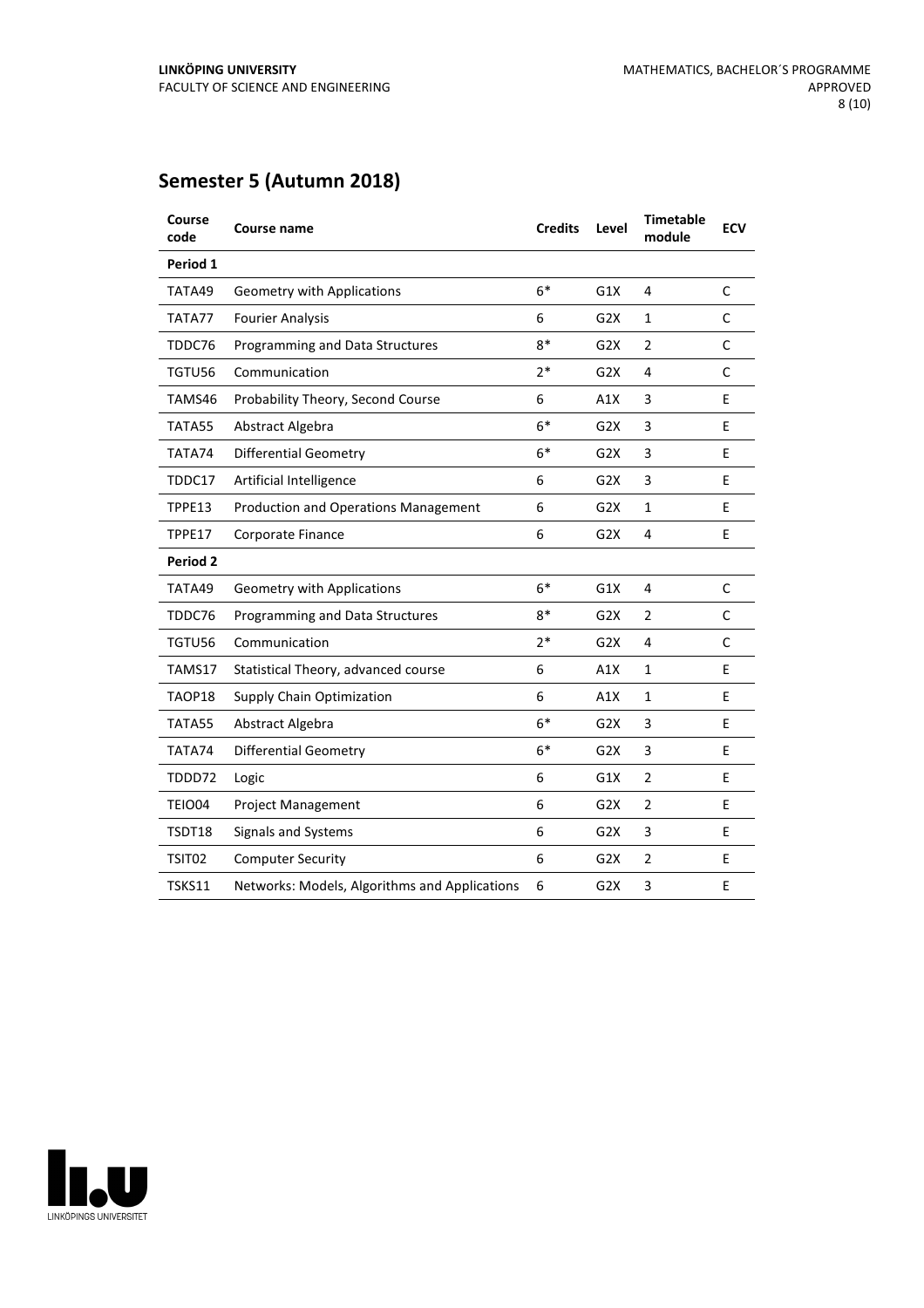| Course<br>code | Course name                                   | <b>Credits</b> | Level            | <b>Timetable</b><br>module | <b>ECV</b> |
|----------------|-----------------------------------------------|----------------|------------------|----------------------------|------------|
| Period 1       |                                               |                |                  |                            |            |
| TATA55         | Abstract Algebra                              | $6*$           | G2X              | 3                          | E          |
| Period 2       |                                               |                |                  |                            |            |
| TATA55         | Abstract Algebra                              | $6*$           | G2X              | 3                          | F          |
| TSDT18         | Signals and Systems                           | 6              | G2X              | 3                          | F          |
| TSKS11         | Networks: Models, Algorithms and Applications | 6              | G <sub>2</sub> X | 3                          | F          |

#### *Specialisation: Applied Mathematics*

#### *Specialisation: Computer Science*

| Course<br>code | Course name                                   | <b>Credits</b> | Level | Timetable<br>module | <b>ECV</b> |
|----------------|-----------------------------------------------|----------------|-------|---------------------|------------|
| Period 1       |                                               |                |       |                     |            |
| TATA55         | Abstract Algebra                              | $6*$           | G2X   | 3                   | Е          |
| TDDC17         | Artificial Intelligence                       | 6              | G2X   | 3                   | E          |
| Period 2       |                                               |                |       |                     |            |
| TATA55         | Abstract Algebra                              | $6*$           | G2X   | 3                   | E          |
| TSIT02         | <b>Computer Security</b>                      | 6              | G2X   | 2                   | E          |
| TSKS11         | Networks: Models, Algorithms and Applications | -6             | G2X   | 3                   | F          |

#### *Specialisation: Mathematics*

| Course<br>code | Course name      | <b>Credits</b> | Level | <b>Timetable</b><br>module | <b>ECV</b> |
|----------------|------------------|----------------|-------|----------------------------|------------|
| Period 1       |                  |                |       |                            |            |
| TATA55         | Abstract Algebra | $6*$           | G2X   | 3                          | F          |
| Period 2       |                  |                |       |                            |            |
| TATA55         | Abstract Algebra | $6*$           | G2X   | 3                          |            |

#### *Specialisation: Modelling and Optimization in Economics*

| Course<br>code | Course name                                 | <b>Credits</b> | Level            | Timetable<br>module | <b>ECV</b> |
|----------------|---------------------------------------------|----------------|------------------|---------------------|------------|
| Period 1       |                                             |                |                  |                     |            |
| TPPE13         | <b>Production and Operations Management</b> | 6              | G2X              | -1                  | F          |
| TPPE17         | Corporate Finance                           | 6              | G <sub>2</sub> X | 4                   | F          |
| Period 2       |                                             |                |                  |                     |            |
| TAOP18         | Supply Chain Optimization                   | 6              | A1X              |                     |            |